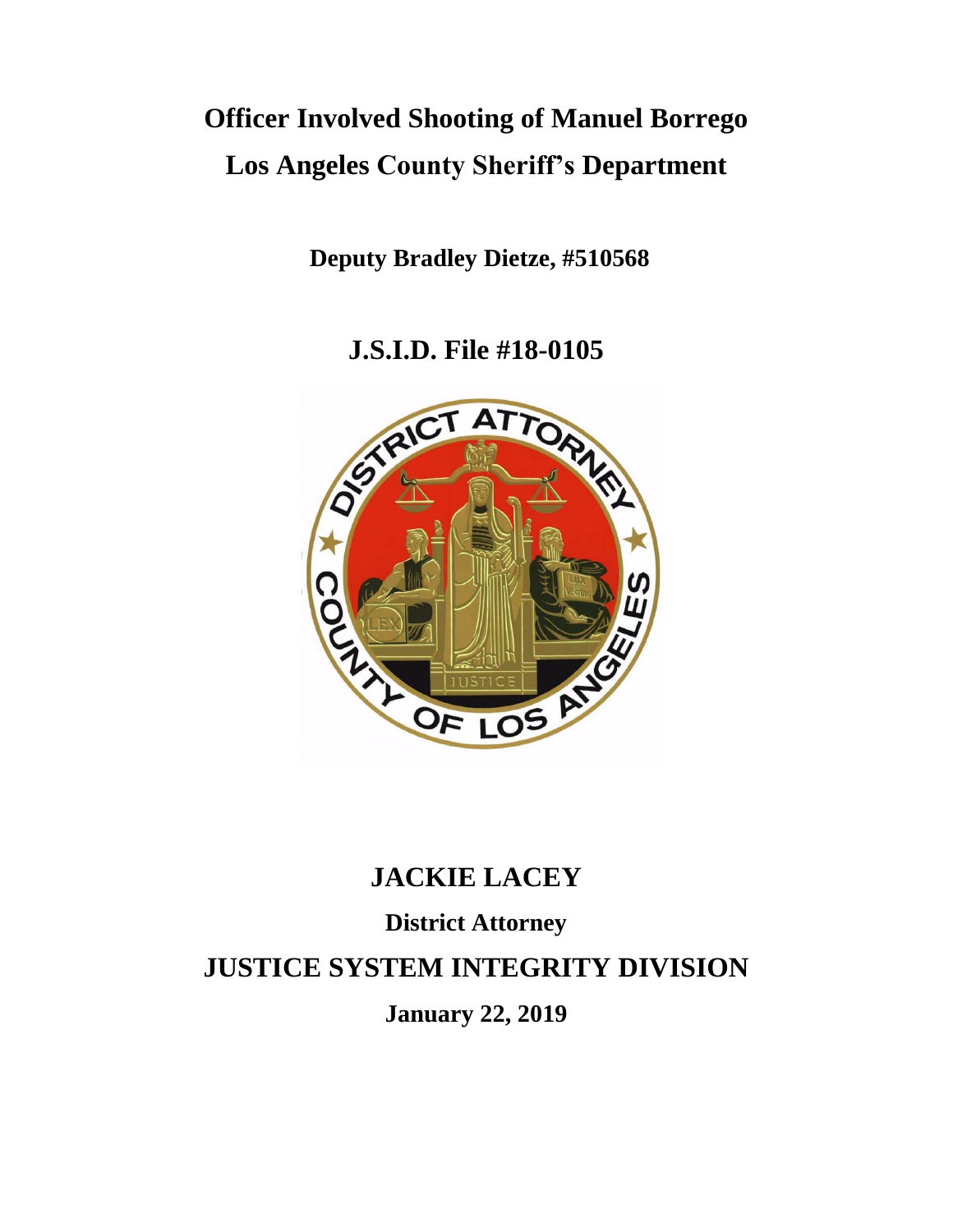#### **MEMORANDUM**

| TO:             | <b>CAPTAIN CHRISTOPHER BERGNER</b><br>Los Angeles County Sheriff's Department<br>Homicide Bureau<br>1 Cupania Circle<br>Monterey Park, California 91755 |
|-----------------|---------------------------------------------------------------------------------------------------------------------------------------------------------|
| FROM:           | <b>JUSTICE SYSTEM INTEGRITY DIVISION</b><br>Los Angeles County District Attorney's Office                                                               |
| <b>SUBJECT:</b> | <b>Officer Involved Shooting of Manuel Borrego</b><br>J.S.I.D. File $\#18-0105$<br>L.A.S.D. File $\#018 - 03394 - 0563 - 013$                           |
| DATE:           | January 22, 2019                                                                                                                                        |

The Justice System Integrity Division of the Los Angeles County District Attorney's Office has completed its review of the March 18, 2018, fatal shooting of Manuel Borrego by Los Angeles County Sheriff's Department (LASD) Deputy Bradley Dietze. It is our conclusion that Deputy Dietze acted in lawful self-defense and defense of others.

The District Attorney's Command Center was notified of this shooting on March 18, 2018, at approximately 11:20 a.m. The District Attorney's Response Team responded and was given a briefing and walk-through of the scene.

The following analysis is based on reports submitted to our office by LASD Homicide Bureau. The reports include photos and interview transcripts of witnesses. The voluntary statement of Deputy Dietze was considered in this analysis.

## **FACTUAL ANALYSIS**

On March 18, 2018, at approximately 8:40 a.m., LASD Temple Station received a call for service from Pete G. regarding trespassing at a vacant property belonging to his family. Pete arrived to check on the property and noticed there was a hole in the chain linked fence that surrounded the property, and one of the doors to the property was left open. A few minutes later, while waiting for deputies to arrive, Pete noticed a woman leave the property. Pete called LASD Temple Station a second time and provided his observations of the woman.

Deputies Vu Bui and Dietze responded to the call separately. Upon arriving at the location, Dietze noticed a man, later identified as Manuel Borrego, sitting on the north curb of Durfee Avenue. Because of the close proximity between Borrego and the location for the service call, Dietze attempted to contact him. Borrego fled from Dietze brandishing two large knives and an officer involved shooting occurred that resulted in the death of Borrego.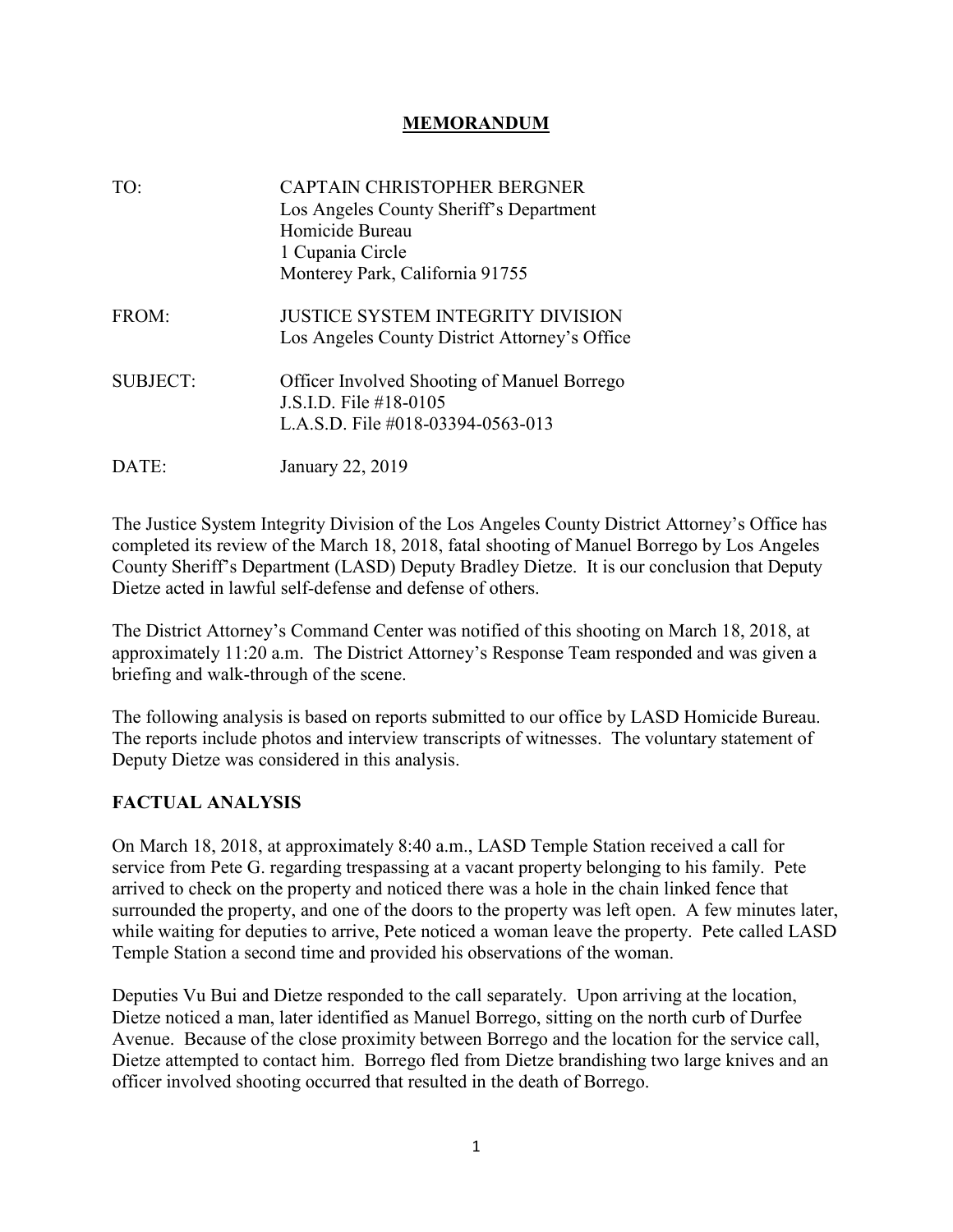#### *Statement of Pete G.*

On March 18, 2018, Pete G. drove by to check on a vacant property located at <sup>[1](#page-2-0)</sup> Upon arrival, he noticed a hole in the chain linked fence, and several bicycles located on the property. Pete parked his vehicle on the street, walked through the hole in the chain linked fence, and walked toward the south doors of the property. He noticed one of the doors was open, and trash behind the property. He looked inside and saw graffiti on the walls and a couch inside a room. He yelled "Landlord!" but did not see anyone. He walked outside and called Temple Sheriff's station to request that deputies respond to the location. While waiting for deputies to arrive, Pete saw a woman walk out of the property toward the hole in the chain linked fence. He asked the woman, "What are you doing here?" The woman responded, "I'm homeless. I slept in there." Pete told the woman no one is supposed to be there and the woman walked away. Pete called Temple Sheriff's station a second time and told them about his encounter.<sup>[2](#page-2-1)</sup>

#### *Statement of Deputy Bradley Dietze*

l

Deputy Dietze responded to a call regarding a possible burglary at in the City of South El Monte.<sup>[3](#page-2-2)</sup> As Dietze was driving, he saw a man, later identified as Borrego, sitting on the north sidewalk, across the street from the location. Dietze believed Borrego was related to the call for service and drove toward the sidewalk to contact him. As Dietze got closer to Borrego, he saw an assisting patrol unit driving eastbound on Durfee Avenue. Dietze immediately broadcast over the radio that he was going to contact Borrego.

Dietze parked his patrol vehicle approximately five to six feet away from Borrego. Dietze noticed a bag or backpack on the ground next to Borrego. As Dietze exited his vehicle, Borrego stood up very quickly and began walking eastbound on the sidewalk at a fast pace. Borrego then changed direction, and ran south across Durfee Avenue toward the location of the service call. As Borrego was running, he kept looking back at Dietze. Dietze then saw an unknown object in Borrego's hands. Dietze broadcast on his radio that he was in foot pursuit of Borrego. Dietze began giving Borrego commands to stop, and drew his duty weapon. As Borrego was running south across Durfee Avenue, he stopped in the number two lane of the eastbound traffic, and turned back toward Dietze. Dietze gave Borrego additional commands to get on the ground as he pointed his service weapon at him from approximately 12-15 feet away. Borrego placed both of his hands together and then quickly pulled them apart as if he was pulling out a sword. Dietze saw Borrego holding a red knife with a red blade in his right hand.<sup>[4](#page-2-3)</sup>

Borrego held the blade extended outward away from his body. Borrego's body posture caused Dietze to believe that Borrego was going to come at him with the knife. Dietze saw Boerrego's arms move outward toward him with the knife out in front of his body with the blade of the knife

<span id="page-2-0"></span><sup>&</sup>lt;sup>1</sup> The property belonged to his mother-in-law who was no longer able to tend to the property. Pete G. would

<span id="page-2-1"></span>periodically check on the property as unknown vehicles were known to park at the location without permission.<br><sup>2</sup> Pete stated the property had been vacant for over a year and all gates, doors and windows are kept locked.

<span id="page-2-2"></span><sup>&</sup>lt;sup>3</sup> Dietze was wearing his LASD Class "A" uniform and driving a clearly identifiable marked black and white Ford Explorer police vehicle.

<span id="page-2-3"></span><sup>4</sup> Dietze described the blade as approximately six to eight inches in length.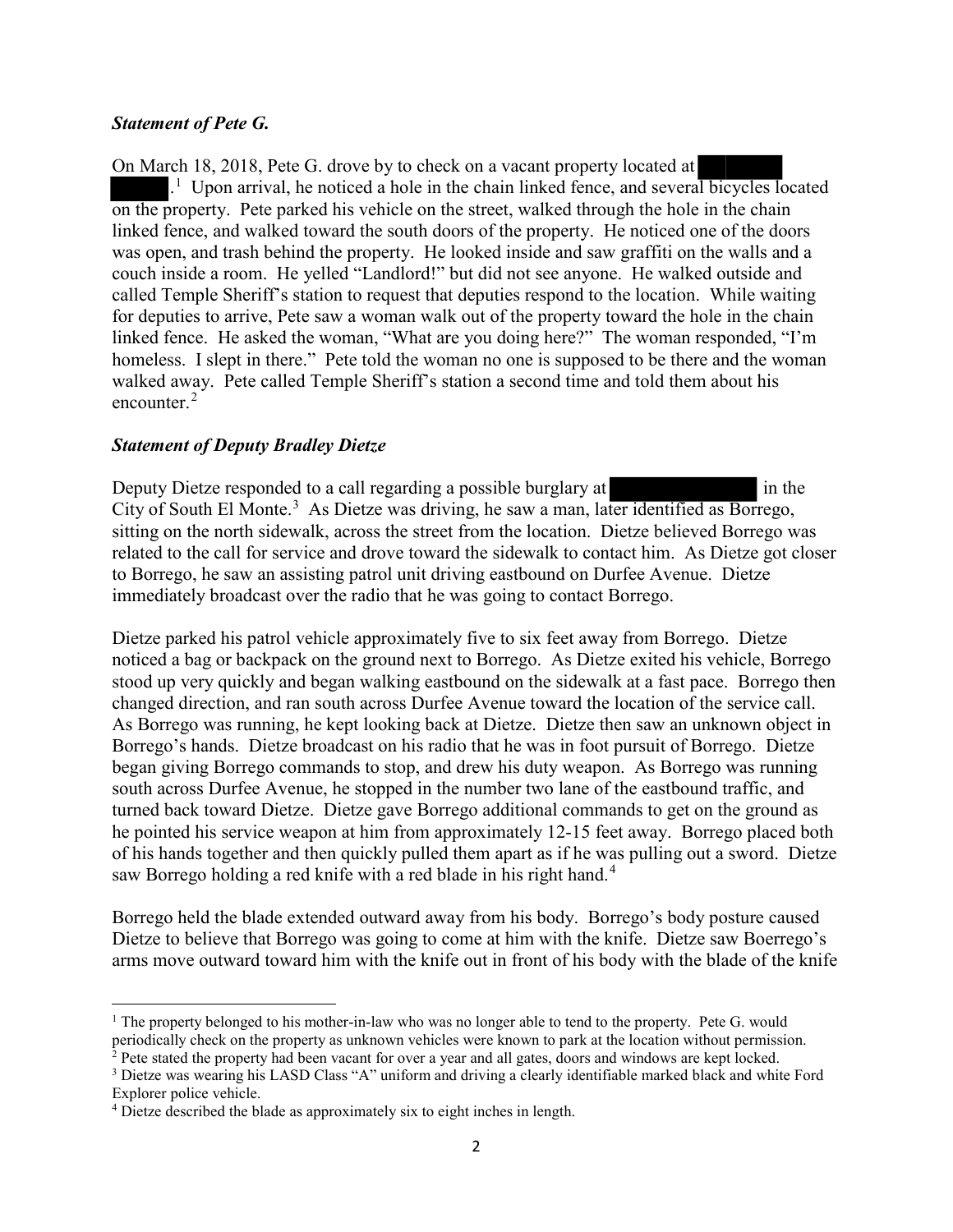pointing toward him. Dietze continued to give Borrego commands. It appeared Borrego was going to comply and go to the ground as he briefly leaned forward and placed his hands near the ground; however, approximately one to two seconds later, Borrego took a partial step forward, pushed off the ground by using his left hand and took two to three steps in Dietze's direction, closing the distance between them while extending the blade of the knife toward Dietze. As this was happening, Borrego had a blank look on his face. In fear for his life, Dietze fired three rounds at Borrego and Borrego immediately fell to the ground.<sup>[5](#page-3-0)</sup> Deputy Bui approached Borrego and handcuffed him.

#### *Statement of Deputy Vu Bui*

Deputy Bui was working patrol at LASD's Temple Station when he responded to a service call at . As Bui was driving toward the location, he heard Dietze broadcast over the radio that he was going to contact Borrego on the sidewalk. As Bui approached the location, he saw Dietze walking toward Borrego. Bui parked his vehicle directly in front of Dietze's vehicle and saw Borrego running eastbound on the sidewalk past the rear of Dietze's vehicle. When Bui exited his vehicle, he saw Borrego standing in the street, in the number two lane of eastbound traffic.

Borrego was facing Dietze holding a red knife in his right hand, with a blade approximately six to eight inches in length, and swinging an unknown grey object in his left hand. Dietze was standing in the middle of the street with his weapon pointed at Borrego giving him commands to "Get down!" As Dietze continued to give Borrego commands, Bui moved toward the center of the street. Bui had a clear view of Borrego's left side and was approximately 15 feet from him and was approximately ten feet from Dietze.<sup>[6](#page-3-1)</sup>

It appeared Borrego was going to comply with the commands by going down to the ground. Borrego bent his knees and leaned forward into a crouching position then suddenly lunged toward Dietze with the blade of the red knife pointed toward Dietze. Dietze fired approximately three rounds at Borrego, striking him. Borrego took a few steps back and the grey object in his left hand fell to the ground. Bui heard Borrego groan briefly before falling to the ground while still holding the red knife in his right hand.

Dietze and Bui continued to give Borrego commands to drop the knife, however he did not respond. Bui approached Borrego and kicked the knife out of Borrego's right hand with his left foot. After kicking the knife away, Bui searched Borrego and checked his body for wounds. Dietze requested paramedics to assist with treating Borrego.

#### **Firearms/Weapons**

l

Dietze was armed with a .45 caliber semiautomatic pistol. Three expended .45 caliber cartridge casings were recovered at the scene and determined to have been fired from Dietze's service weapon.

<span id="page-3-0"></span><sup>5</sup> Dietze broadcast that he was involved in a shooting.

<span id="page-3-1"></span><sup>6</sup> Borrego did not speak, but appeared to have an angry look on his face.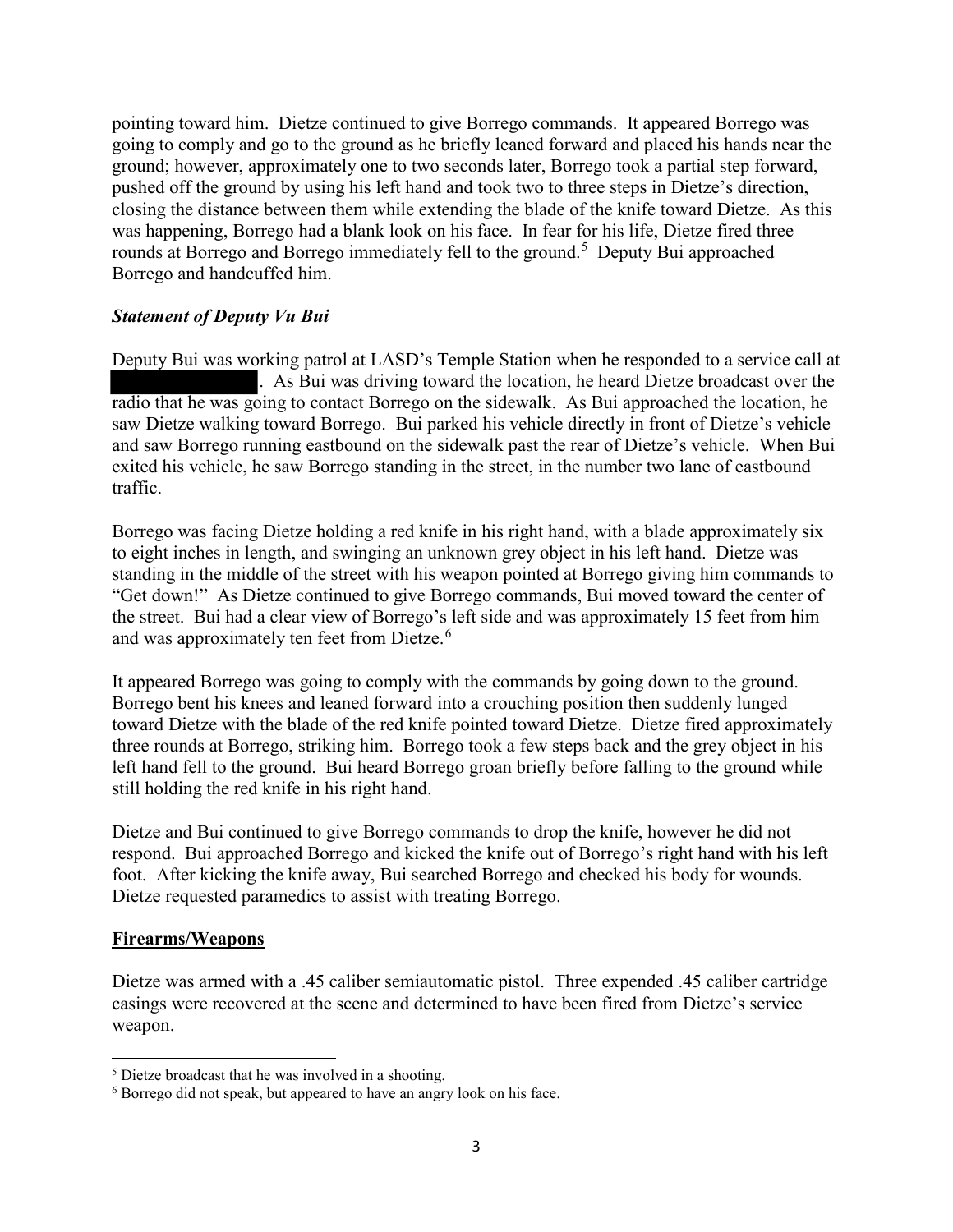Borrego was armed with two kitchen knives: one with a red blade and red handle approximately 12 inches in length that was recovered approximately five to six feet from Borrego's feet; and a second knife with a steel colored blade and white plastic handle approximately 12 inches in length that was recovered approximately five to six feet from Borrego's head.





## *Decedent Manuel Borrego*

Borrego was 40 years old at the time of the incident.

Investigators spoke with Borrego's mother, Diana R. Diana told investigators that Borrego suffered from paranoia and schizophrenia. Diana stated Borrego believed his own family members were out to get him and she was concerned an incident involving her son was going to happen.

## **Autopsy**

On March 21, 2018, Deputy Medical Examiner Vadims Poukens, M.D., performed an autopsy on Borrego. Dr. Poukens concluded Borrego's death was caused by multiple gunshot wounds.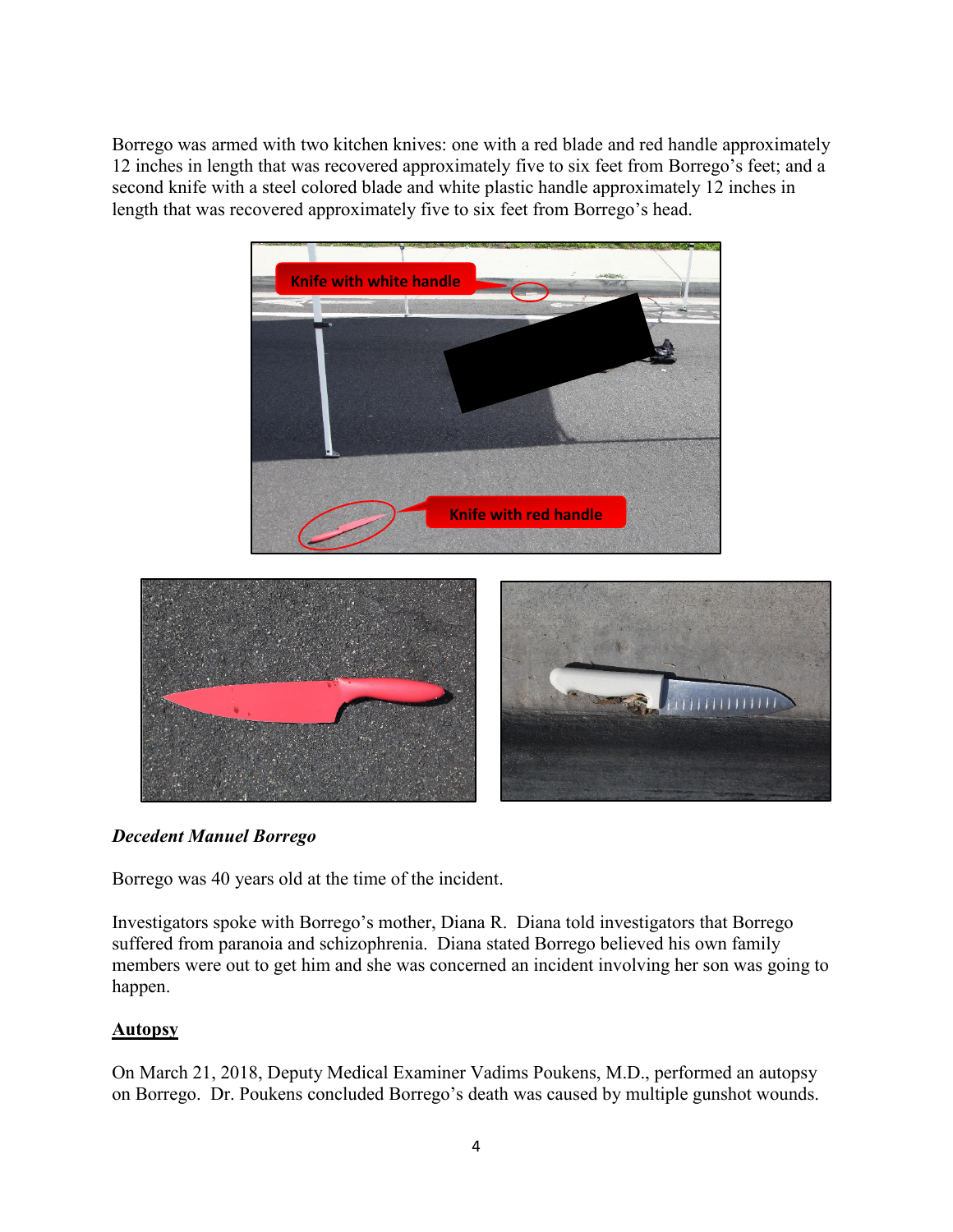Gunshot wound #1 was to the left jaw/neck, with a front to back, left to right, downward direction, and gunshot wound #2 was to the left shoulder, with a front to back, left to right, downward direction, that was deemed to be fatal.

A toxicology analysis revealed Borrego had .68 ug/mL amphetamine and 7.3 ug/mL methamphetamine in his heart blood at the time of his death.

# **LEGAL ANALYSIS**

A police officer may use reasonable force to effect an arrest, prevent escape, or overcome resistance of a person the officer believes has committed a crime. Penal Code section 835a. An officer "may use all the force that appears to him to be necessary to overcome all resistance, even to the taking of life; [an officer is justified in taking a life if] the resistance [is] such as appears to the officer likely to inflict great bodily injury upon himself or those acting with him." People v. Mehserle (2012) 206 Cal.App.4th 1125, 1146. A killing of a suspect by a law enforcement officer is lawful if it was: (1) committed while performing a legal duty; (2) the killing was necessary to accomplish that duty; and (3) the officer had probable cause to believe that (a) the decedent posed a threat of serious physical harm to the officer or others, or (b) that the decedent had committed a forcible and atrocious crime. CALCRIM No. 507, Penal Code section 196. A forcible and atrocious crime is one which threatens death or serious bodily harm. Kortum v. Alkire (1977) 69 Cal.App.3d 325, 333.

An officer has "probable cause" in this context when he knows facts which would "persuade someone of reasonable caution that the other person is going to cause serious physical harm to another." CALCRIM No. 507. When acting under Penal Code section 196, the officer may use only so much force as a reasonable person would find necessary under the circumstances. People v. Mehserle (2012) 206 Cal.App.4th 1125, 1147. And he may only resort to deadly force when the resistance of the person being taken into custody "appears to the officer likely to inflict great bodily injury on himself or those acting with him." Id. at 1146; *quoting* People v. Bond (1910) 13 Cal.App. 175, 189-190. The prosecution has the burden of proving beyond a reasonable doubt that a killing was not justified. CALCRIM Nos. 505, 507.

California law permits any person, including police officers, to use deadly force in self-defense or in the defense of others, and, if someone dies as a result, this is a "lawful excuse" which precludes a conviction for murder. Penal Code sections 197, 198; CALCRIM No. 505. This defense is available if the killer actually and reasonably believed that he or others were in imminent danger of great bodily injury or death. Penal Code § 197; CALCRIM No. 505; *see also* People v. Randle (2005) 35 Cal.4th 987, 994 (overruled on another ground in People v. Chun (2009) 45 Cal.4th 1172, 1201); People v. Humphrey (1996) 13 Cal.4th 1073, 1082. In protecting himself or another, a person may use all the force which he believes reasonably necessary and which would appear to a reasonable person, in the same or similar circumstances, to be necessary to prevent the injury which appears to be imminent. CALCRIM No. 505, 3470.